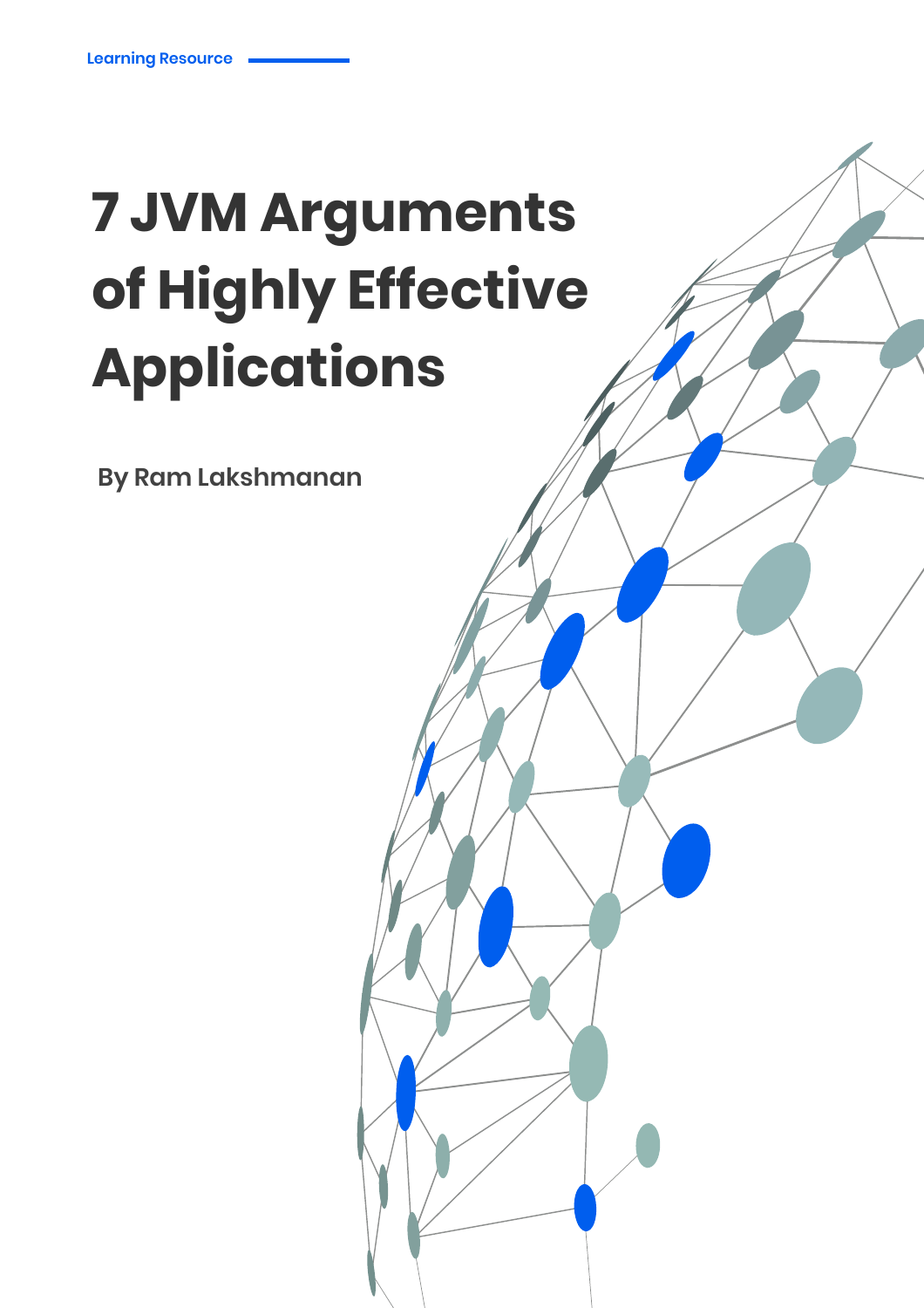**At the time (March 2020) of writing this article there are 600+ arguments that you can pass to JVM just around Garbage collection and memory. If you include other aspects, total JVM arguments count will easily cross 1000+. It's way too many arguments for anyone to digest and comprehend. In this article, we are highlighting seven important JVM arguments that you may find it useful.**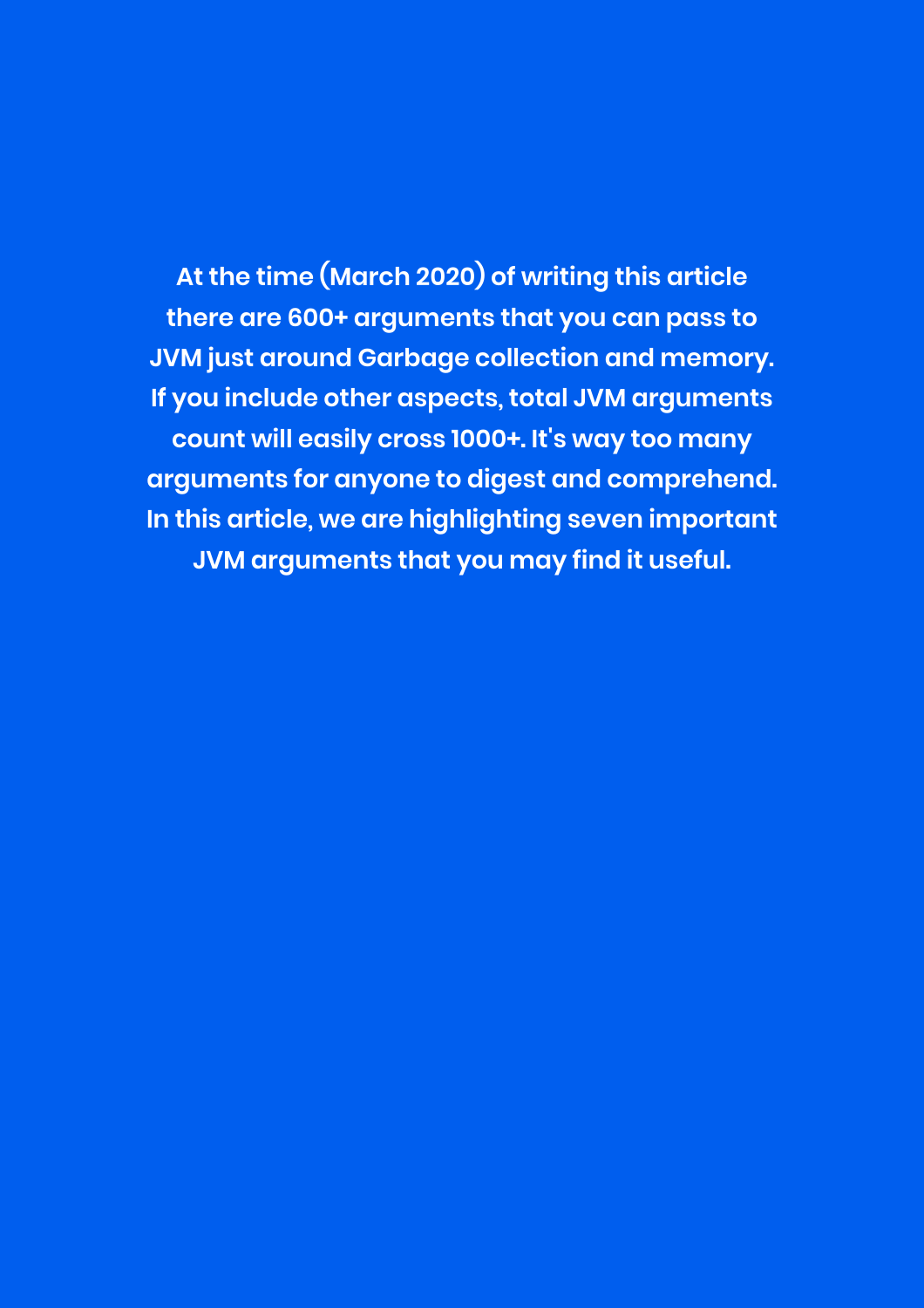### Index

| 1. - Xmx and - XX: Max Metaspace Size                                              | 04 |
|------------------------------------------------------------------------------------|----|
| 2. GC Algorithm                                                                    | 05 |
| 3. Enable GC Logging                                                               | 06 |
| 4. - XX:+HeapDumpOnOutOfMemoryError,<br>-XX:HeapDumpPath                           | 09 |
| $5. - Xss$                                                                         | 10 |
| 6. - Dsun.net.client.defaultConnectTimeout,<br>-Dsun.net.client.defaultReadTimeout | 11 |
| 7. - Duser time Zone                                                               | 12 |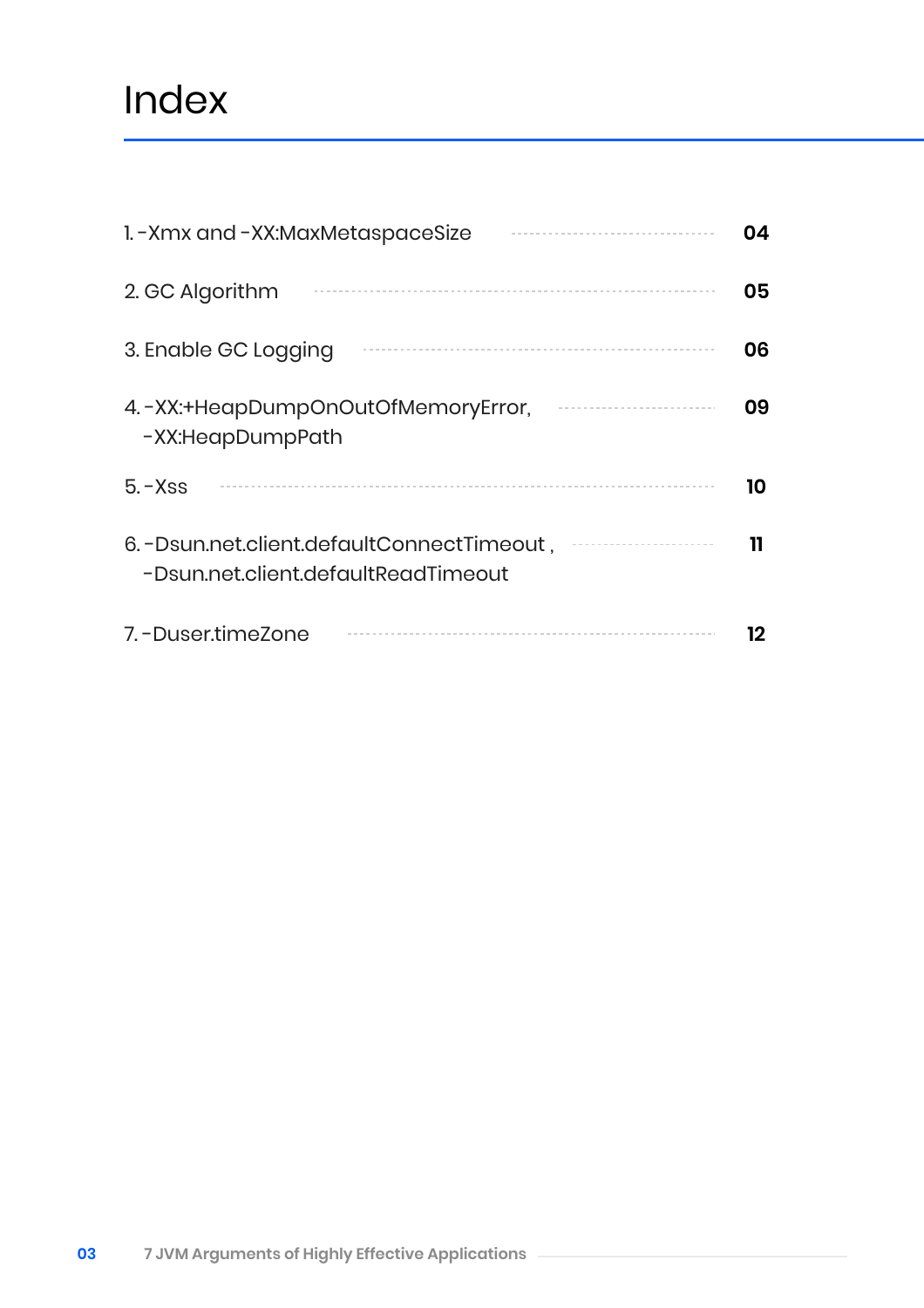## 1. Xmx and -XX:MaxMetaspaceSize

-Xmx is probably the most important JVM argument. -Xmx defines the maximum amount of heap size you are allocating to your application. (To learn about different memory regions in a JVM, you may watch this **[short video clip](https://www.youtube.com/watch?v=uJLOlCuOR4k&t=9s)**). You can define your application's heap size like this:

#### -Xmx2g

Heap size plays a critical role in determining your

a. Application performance b. Bill, that you are going to get from your cloud provider (AWS, Azure,...)

This brings question, what is the right heap size for my application? Should I allocate a large heap size or small heap size for my application? Answer is: 'It depends'. In **[this article](https://blog.heaphero.io/2019/06/21/large-or-small-memory-size-for-my-app/)**, we have shared our thoughts whether you need to go with large or small heap size.

You might also consider reading this article:

**[Advantages of setting -Xms and -Xmx to same value.](https://blog.gceasy.io/2020/03/09/advantages-of-setting-xms-and-xmx-to-same-value/)** 

 Metaspace is the region where JVM's metadata definitions, such as class definitions, method definitions, will be stored. By default, the amount of memory that can be used to store this metadata information is unlimited (i.e. limited by your container or machine's RAM size). You need to use -XX:MaxMetaspaceSize argument to specify an upper limit on the amount of memory that can be used to store metadata information.

-XX:MaxMetaspaceSize=256m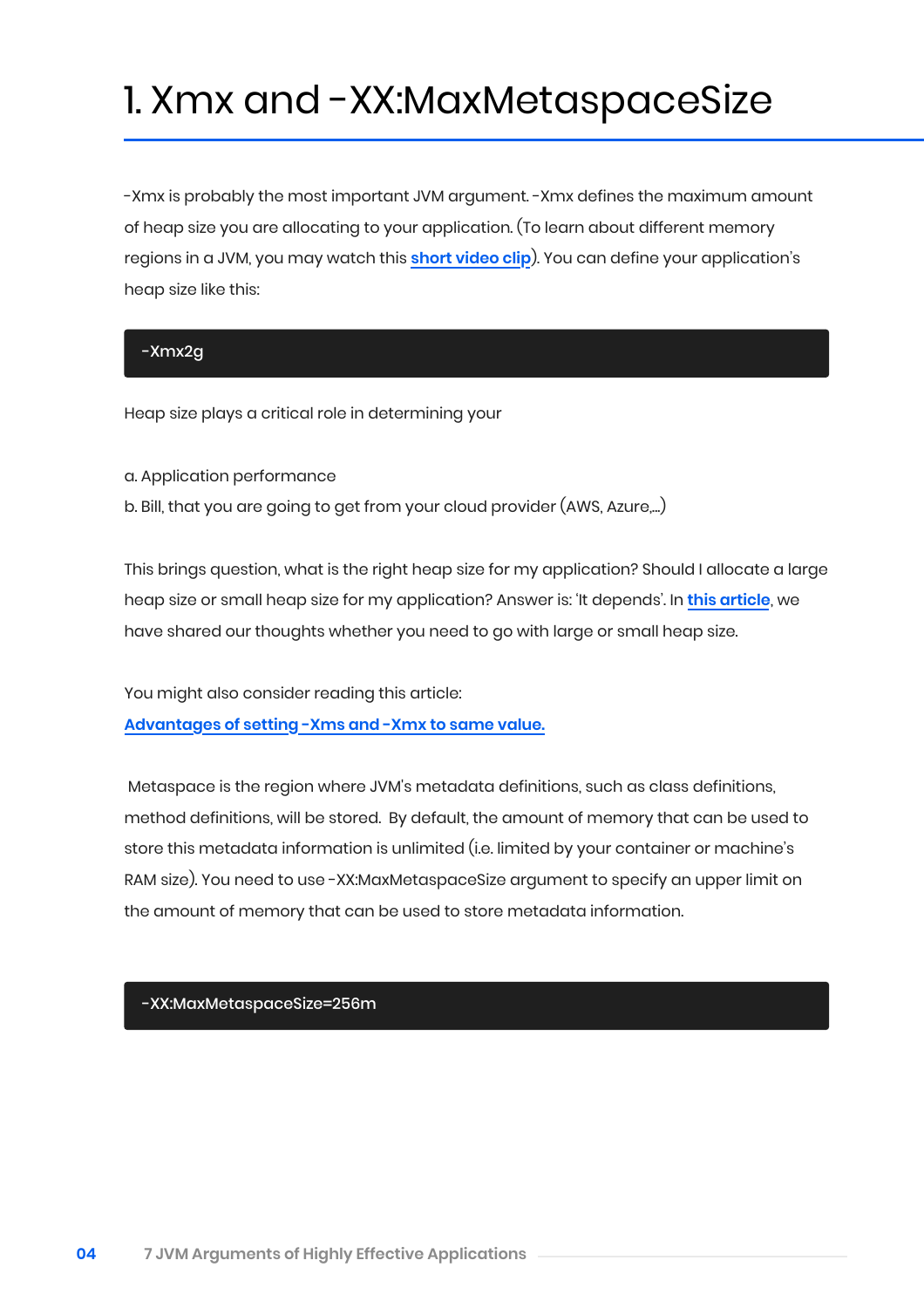# 2. GC Algorithm

As on date (March 2020), there are 7 different GC algorithms in OpenJDK:

**a. Serial GC b. Parallel GC c. Concurrent Mark & Sweep GC d. G1 GC e. Shenandoah GC f. Z GC g. Epsilon GC**

If you don't specify the GC algorithm explicitly, then JVM will choose the default algorithm. Until Java 8, Parallel GC is the default GC algorithm. Since Java 9, G1 GC is the default GC algorithm.

Selection of the GC algorithm plays a crucial role in determining the application's performance. Based on our research, we are observing excellent performance results with Z GC algorithm. If you are running with JVM 11+, then you may consider using Z GC algorithm (i.e. -XX:+UseZGC). More details about Z GC algorithm can be **[found here](https://wiki.openjdk.java.net/display/zgc/Main)**.

Below table summarizes the JVM argument that you need to pass to activate each type of Garbage Collection algorithm.

| <b>GC Algorithm</b>                | <b>JVM</b> argument     |
|------------------------------------|-------------------------|
| Serial GC                          | -XX:+UseSerialGC        |
| <b>Parallel GC</b>                 | -XX:+UseParalleIGC      |
| Concurrent Market & Sweep (CMS) GC | -XX:+UseConcMarkSweepGC |
| GI <sub>GC</sub>                   | $-XX:+UseGIGC$          |
| Shenandoah GC                      | -XX:+UseShenandoahGC    |
| Z GC                               | $-XX:+UseZGC$           |
| <b>Epsilon GC</b>                  | -XX:+UseEpsilonGC       |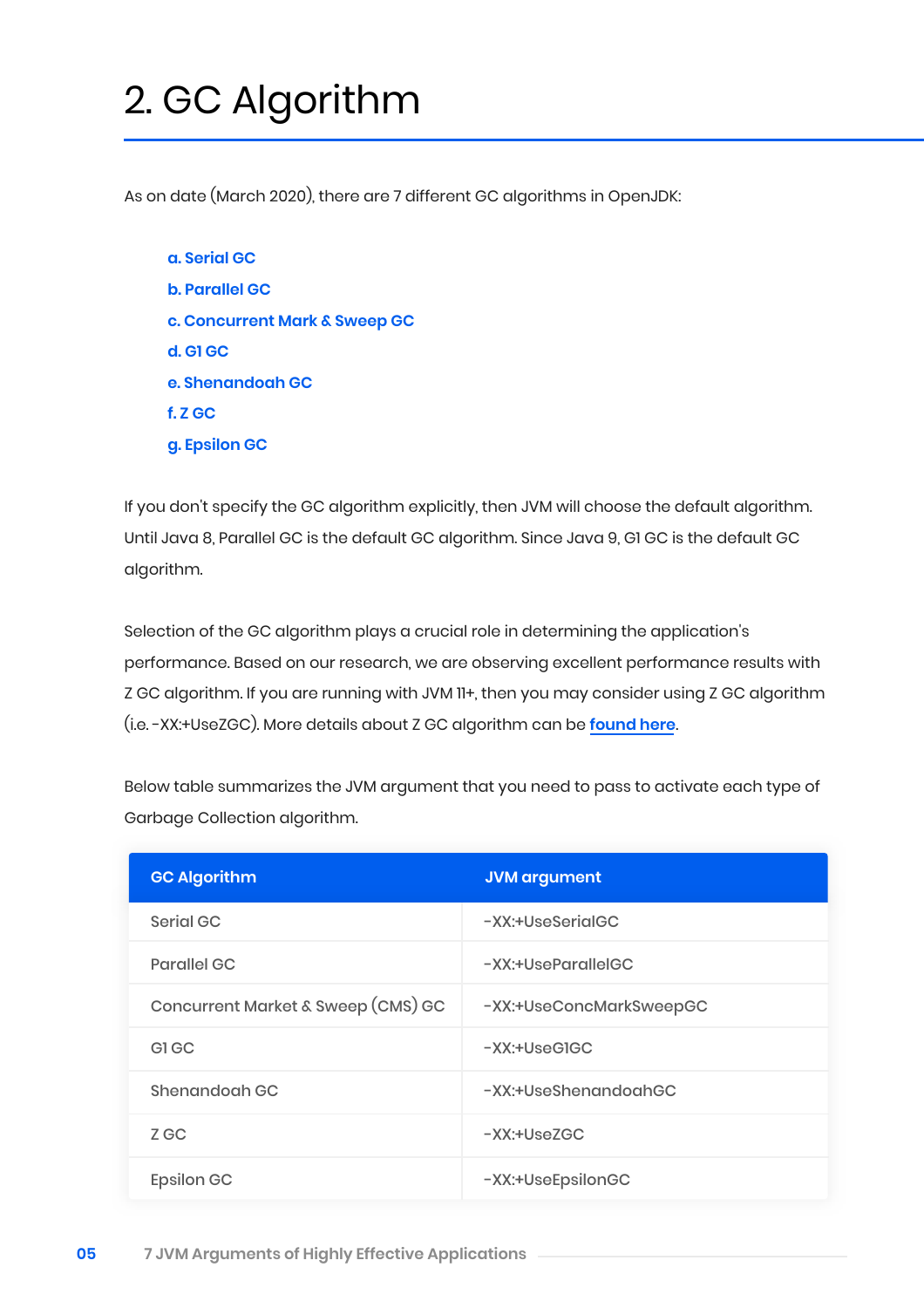# 3. Enable GC Logging

Garbage Collection logs contain information about Garbage Collection events, memory reclaimed, pause time duration, ... You can enable Garbage collection log by passing following JVM arguments:

From JDK 1 to JDK 8:

-XX:+PrintGCDetails -XX:+PrintGCDateStamps -Xloggc:{file-path}

From JDK 9 and above:

-Xlog:gc\*:file={file-path}

Example:

-XX:+PrintGCDetails -XX:+PrintGCDateStamps -Xloggc:/opt/workspace/myAppgc.log -Xlog:gc\*:file=/opt/workspace/myAppgc.log

Typically GC logs are used for tuning garbage collection performance. However, GC logs contain vital micro metrics. These metrics can be used for forecasting application's availability and performance characteristics. In this article we would like to highlight one such micrometric: 'GC Throughput' (to read more on other available micrometrics, you may refer to **[this article](https://blog.gceasy.io/2019/03/13/micrometrics-to-forecast-application-performance/)**). GC Throughput is the amount of time your application spends in processing customer transactions vs the amount of time it spends in processing GC activities. Say if your application's GC throughput is 98%, then it means application is spending 98% of its time in processing customer activity, and the remaining 2% is spent in GC activity.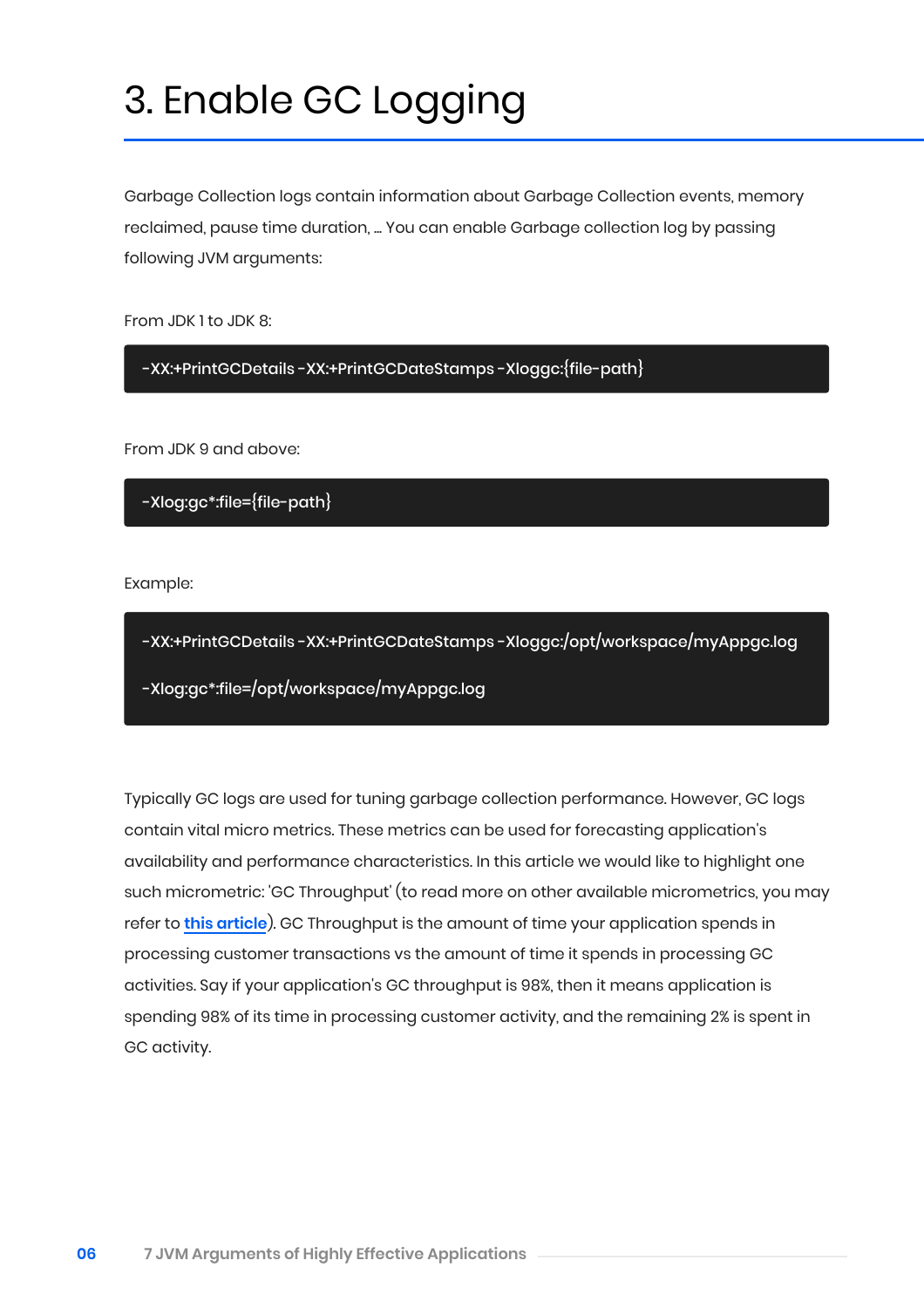

*Fig: Healthy JVM's heap usage graph (generated by https://gceasy.io)*

You can see a perfect saw-tooth pattern. You can notice that when Full GC (red triangle) runs, memory utilization drops all the way to bottom.

Now let's look at the heap usage graph of a sick JVM:



*Fig: Sick JVM's heap usage graph (generated by https://gceasy.io)*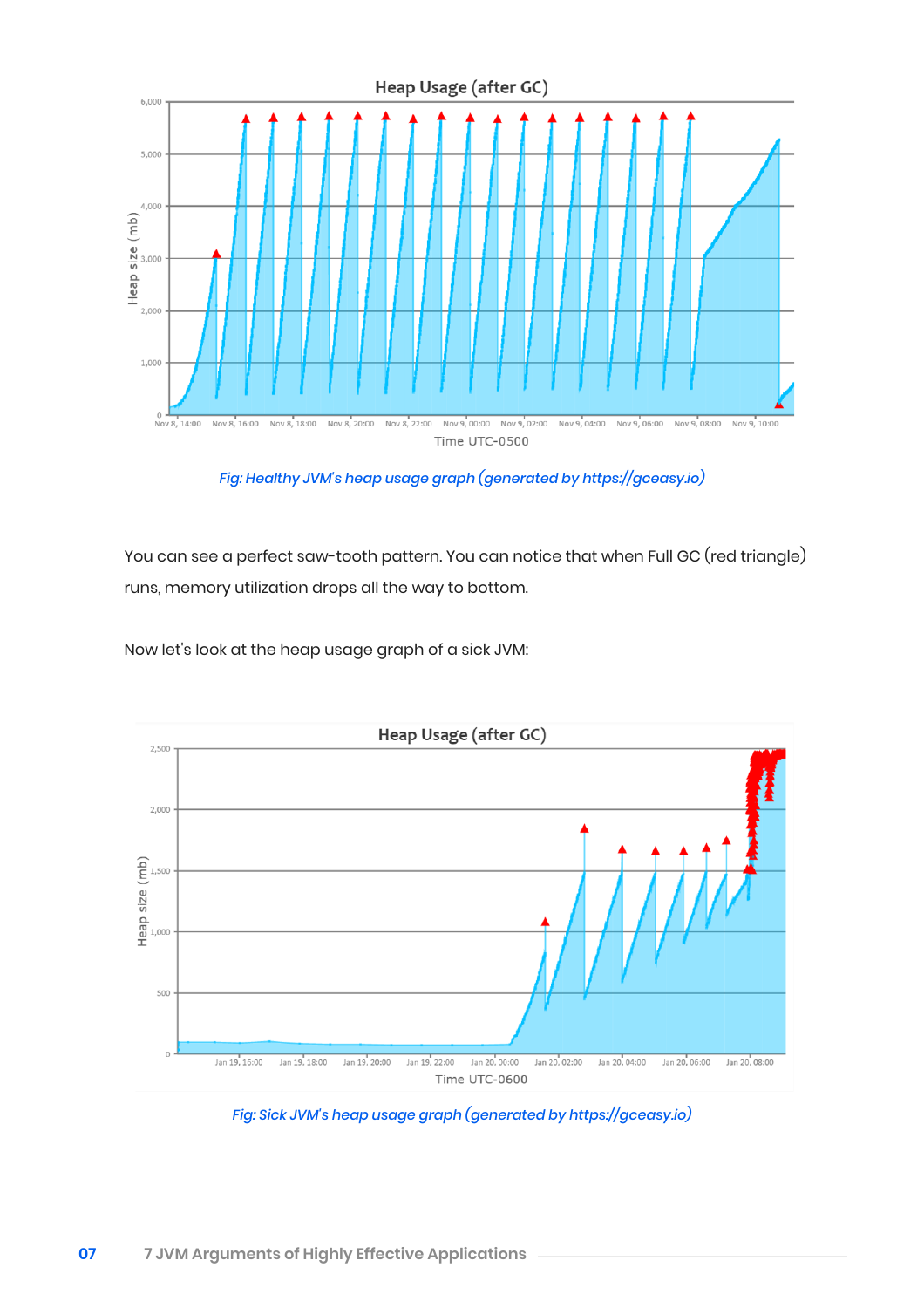You can notice towards the right end of the graph, even though GC repeatedly runs, memory utilization isn't dropping. It's a classic indication that the application is suffering from some sort of memory problem.

If you take a closer look at the graph, you will notice that repeated full GC's started to happen right around 8 am. However, the application starts to get OutOfMemoryError only around 8:45 am. Till 8 am, the application's GC throughput was about 99%. But right after 8 am, GC throughput started to drop down to 60%. Because when repeated GC runs, the application wouldn't be processing any customer transactions and it will only be doing GC activity. As a proactive measure, if you notice GC throughput starts to drop, you can take out the JVM from the load balancer pool. So that unhealthy JVM will not process any new traffic. It will minimize the customer impact.



#### *Fig: Repeated Full GC happens way before OutOfMemoryError*

You can monitor GC related micrometrics in real time, using **[GCeasy REST API](https://www.youtube.com/watch?v=6G0E4O5yxks)**.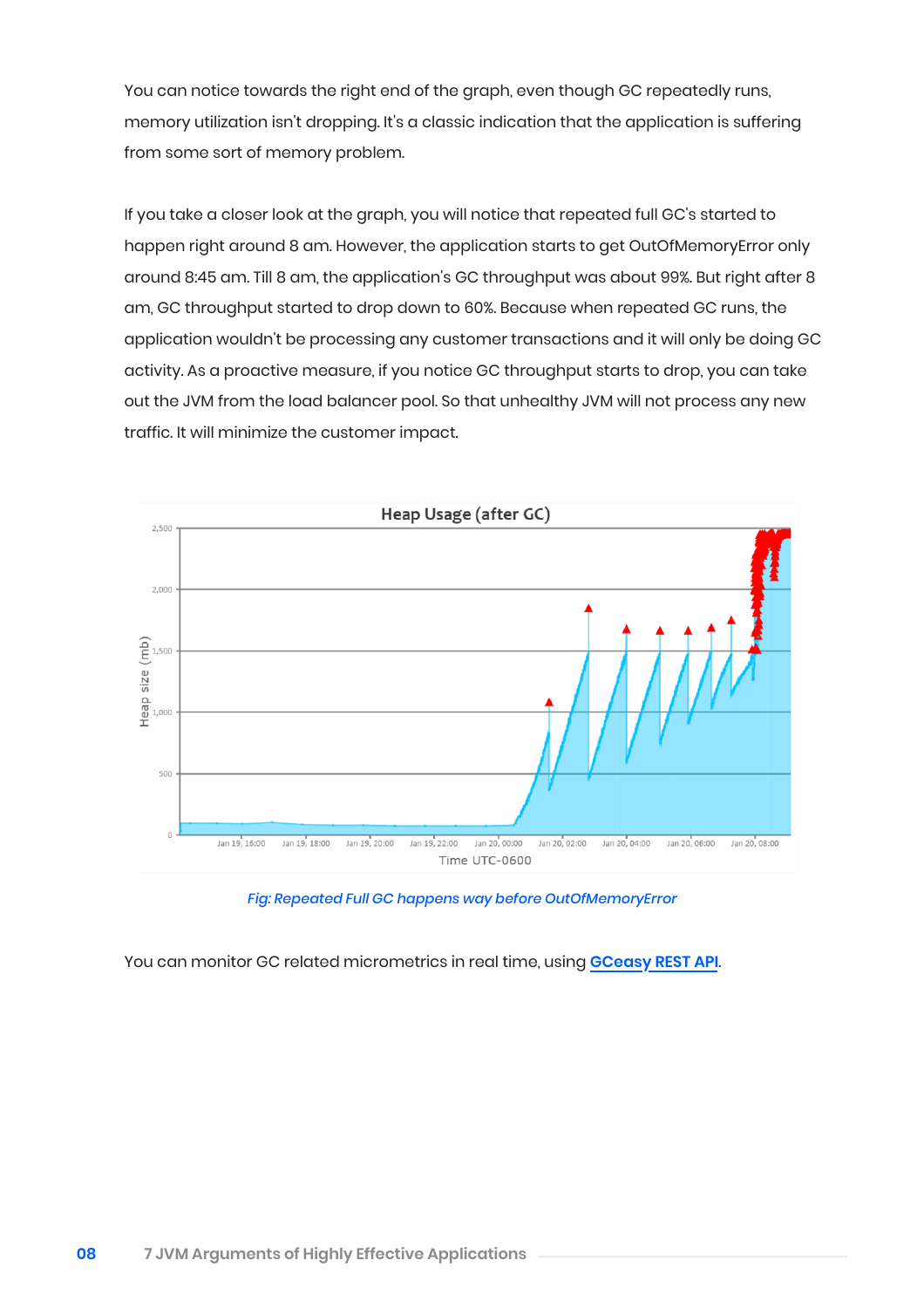### 4. -XX:+HeapDumpOnOutOfMemoryError, -XX:HeapDumpPath

OutOfMemoryError is a serious problem that will affect your application's availability/ performance SLAs. To diagnose OutOfMemoryError or any memory-related problems, one would have to capture heap dump right at the moment or few moments before the application starts to experience OutOfMemoryError. As we don't know when OutOfMemoryError will be thrown, it's hard to capture heap dump manually at the right around the time when it's thrown. However, capturing heap dumps can be automated by passing following JVM arguments:

 -XX:+HeapDumpOnOutOfMemoryError and -XX:HeapDumpPath= {HEAP-DUMP-FILE-PATH}

In '-XX:HeapDumpPath', you need to specify the file path where heap dump should be stored. When you pass these two JVM arguments, heap dumps will be automatically captured and written to a defined file path, when OutOfMemoryError is thrown.

Example:

 -XX:+HeapDumpOnOutOfMemoryError -XX:HeapDumpPath=/crashes/ my-heap-dump.hprof

Once heap dumps are captured, you can use tools like **[HeapHero](https://heaphero.io/)**, **[Eclipse MAT](https://www.eclipse.org/mat/)** to analyze heap dumps.

More details around the OutOfMemoryError JVM arguments can be found in **[this article](https://blog.heaphero.io/2019/06/21/outofmemoryerror-related-jvm-arguments/)**.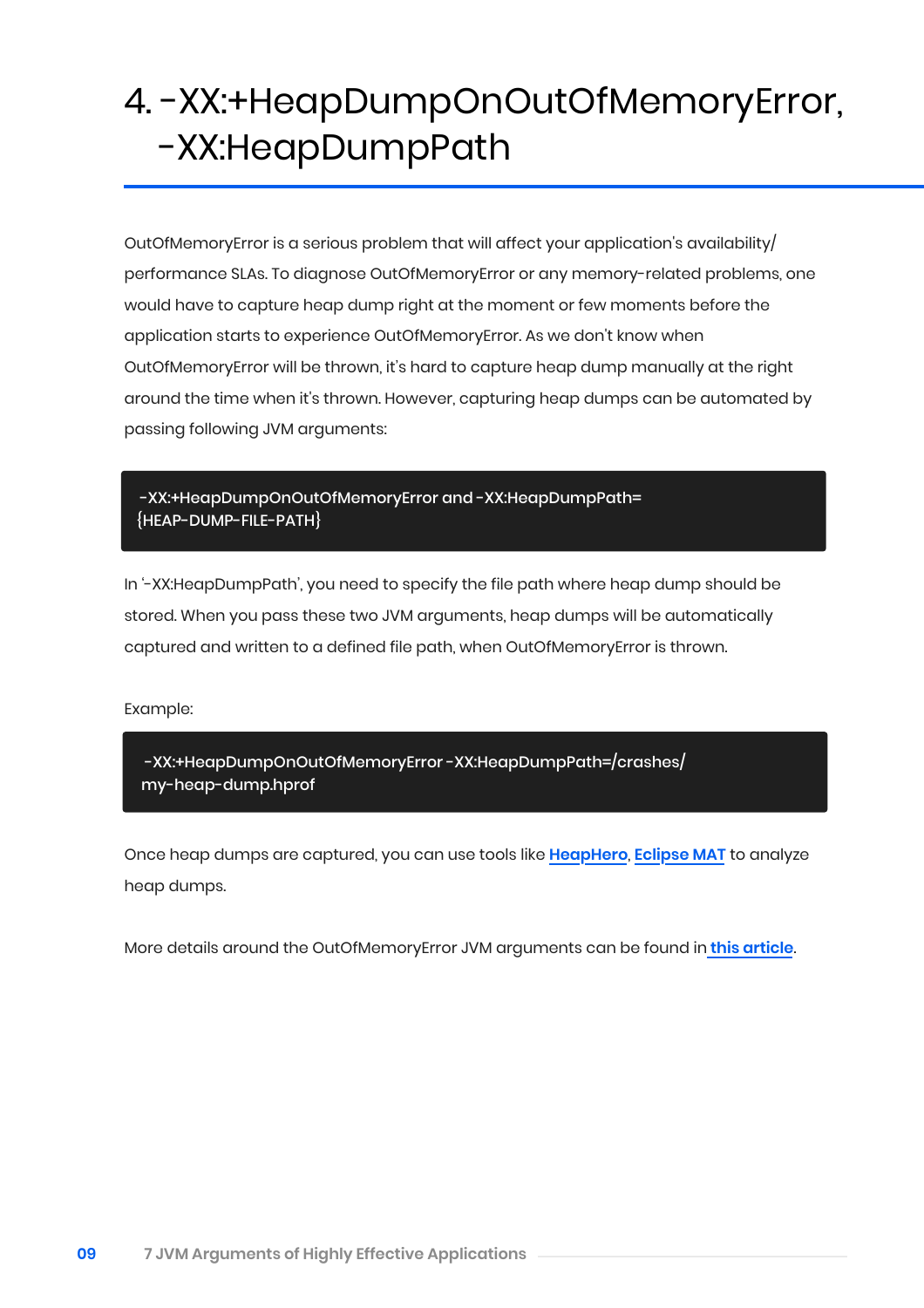### $5 - X$ ss

Each application will have tens, hundreds, thousands of threads. Each thread will have its own stack. In each thread's stack following information are stored:

- **a. Methods/functions that are currently executed**
- **b. Primitive datatypes**
- **c. Variables**
- **d. object pointers**
- **e. return values**

Each one of them consumes memory. If their consumption goes beyond a certain limit, then StackOverflowError is thrown. More details about StackOverflowError & it's solution can be found in **[this article](https://blog.fastthread.io/2018/09/24/stackoverflowerror/)**. However, you can increase the thread's stack size limit by passing -Xss argument. Example:

#### -Xss256k

If you set this -Xss value to a huge number, then memory will be blocked and wasted. Say suppose you are assigning -Xss value to be 2mb whereas, it needs only 256kb, then you will end up wasting huge amount of memory, not just 1792kb (i.e. 2mb – 256kb). Do you wonder why?

Say your application has 500 threads, then with -Xss value to be 2mb, your threads will be consuming 1000mb of memory (i.e. 500 threads x 2mb/thread). On the other hand, if you have allocated -Xss only to be 256kb, then your threads will be consuming only 125mb of memory (i.e. 500 threads x 256kb/thread). You will save 875mb (i.e. 1000mb – 125mb) of memory per JVM. Yes, it will make such a huge difference.

Note: Threads are created outside heap (i.e. -Xmx), thus this 1000mb will be in addition to -Xmx value you have already assigned. To understand why threads are created outside heap, you can watch **[this short video clip](https://www.youtube.com/watch?v=uJLOlCuOR4k&t=9s)**. Our recommendation is to start from a low value (say 256kb). Run thorough regression, performance, and AB testing with this setting. Only if you experience StackOverflowError then increase the value, otherwise consider sticking on to a low value.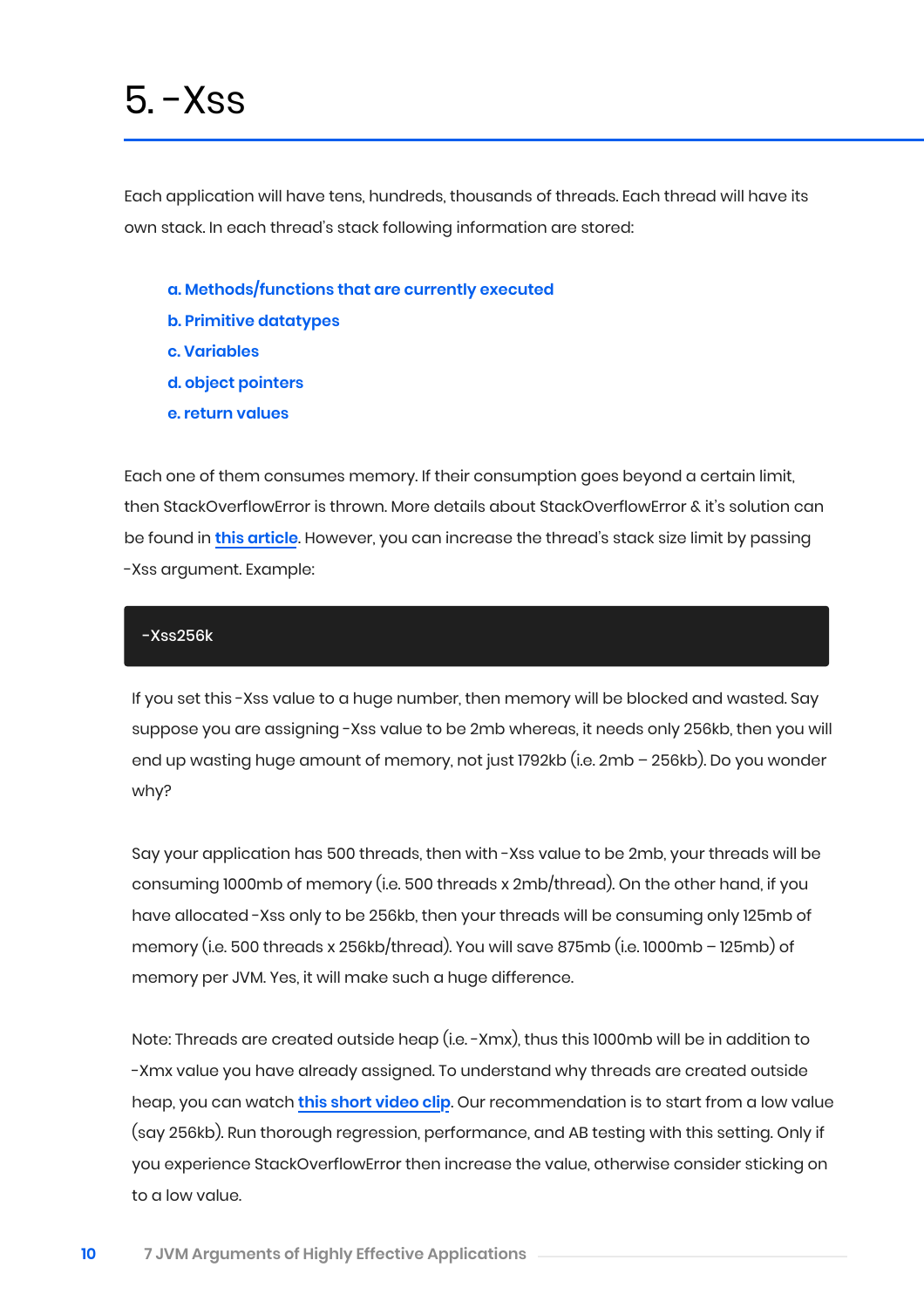### 6. -Dsun.net.client.defaultConnectTimeout and -Dsun.net.client.defaultReadTimeout

Modern applications use numerous protocols (i.e. SOAP, REST, HTTP, HTTPS, JDBC, RMI…) to connect with remote applications. Sometimes remote applications might take a long time to respond. Sometimes it may not respond at all.

If you don't have proper timeout settings, and if remote applications don't respond fast enough, then your application threads/resources will get stuck. Remote applications unresponsiveness can affect your application's availability. It can bring down your application to grinding halt. To safeguard your application's high availability, appropriate timeout settings should be configured.

You can pass these two powerful timeout networking properties at the JVM level that can be globally applicable to all protocol handlers that uses java.net.URLConnection:

**a. sun.net.client.defaultConnectTimeout** specifies the timeout (in milliseconds) to establish the connection to the host. For example, for HTTP connections, it is the timeout when establishing the connection to the HTTP server.

**b. sun.net.client.defaultReadTimeout** specifies the timeout (in milliseconds) when reading from the input stream when a connection is established to a resource.

Example, if you would like to set these properties to 2 seconds:

-Dsun.net.client.defaultConnectTimeout=2000 -Dsun.net.client.defaultReadTimeout=2000

Note, by default values for these 2 properties is -1, which means no timeout is set. More details on these properties can be found in **[this article](https://blog.fastthread.io/2018/09/02/threads-stuck-in-java-net-socketinputstream-socketread0/)**.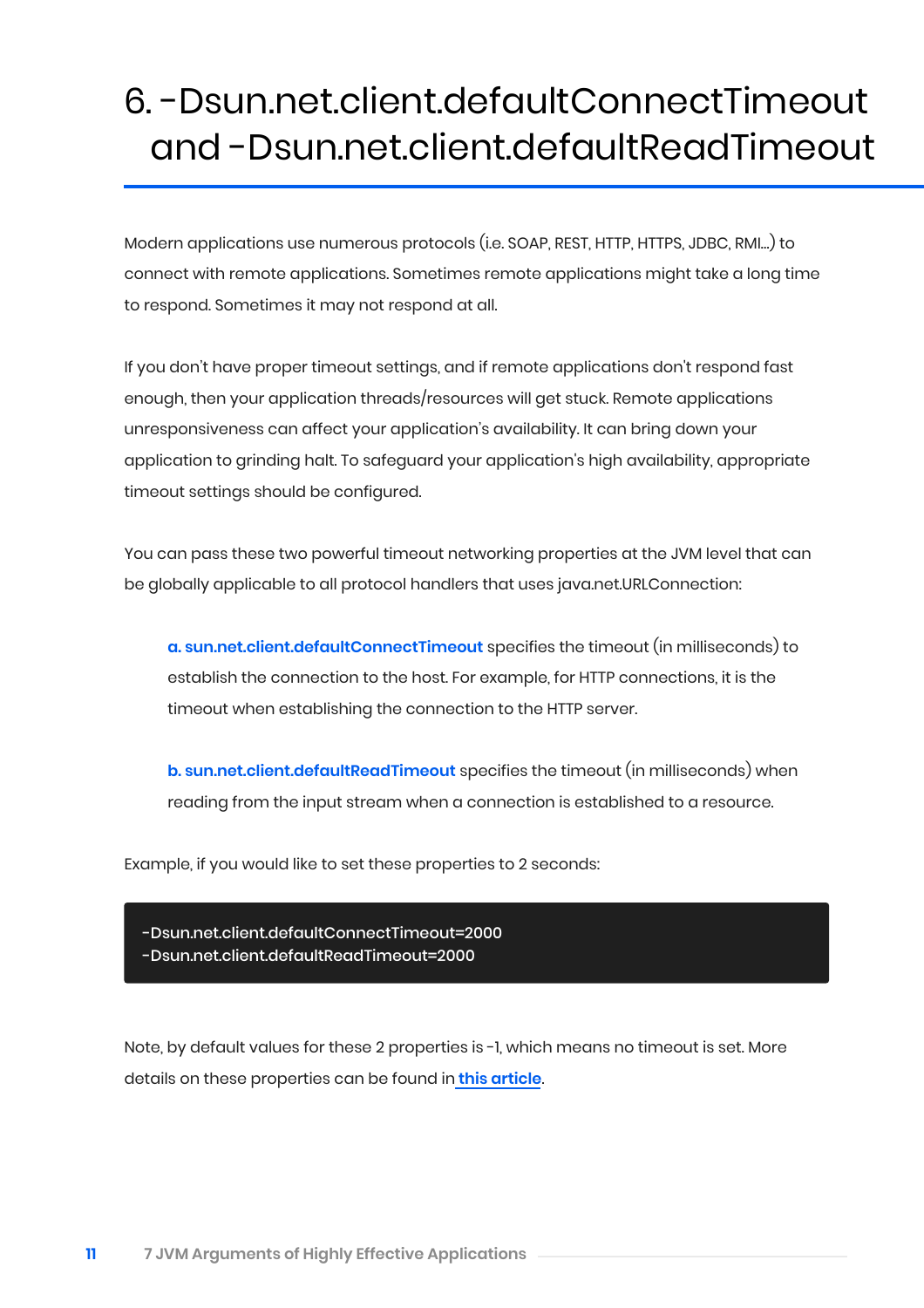# 7. -Duser.timeZone

Your application might have sensitive business requirements around time/date. For example, if you are building a trading application, you can't take transaction before 9:30 am. To implement those time/date related business requirements, you might be using java.util.Date, java.util.Calendar objects. These objects, by default, picks up time zone information from the underlying operating system. This will become a problem; if your application is running in a distributed environment. Look at the below scenarios:

**a.** If your application is running across multiple data centers, say, San Francisco, Chicago, Singapore – then JVMs in each data center would end up having different time zone. Thus, JVMs in each data center would exhibit different behaviors. It would result in inconsistent results.

**b.** If you are deploying your application in a cloud environment, applications could be moved to different data centers without your knowledge. In that circumstance also, your application would end up producing different results.

**c**. Your own Operations team can also change the time zone without bringing to the development team's knowledge. It would also skew the results.

To avoid these commotions, it's highly recommended to set the time zone at the JVM using the -Duser.timezone system property. Example if you want to set EDT time zone for your application, you will do:

#### -Duser.timezone=US/Eastern